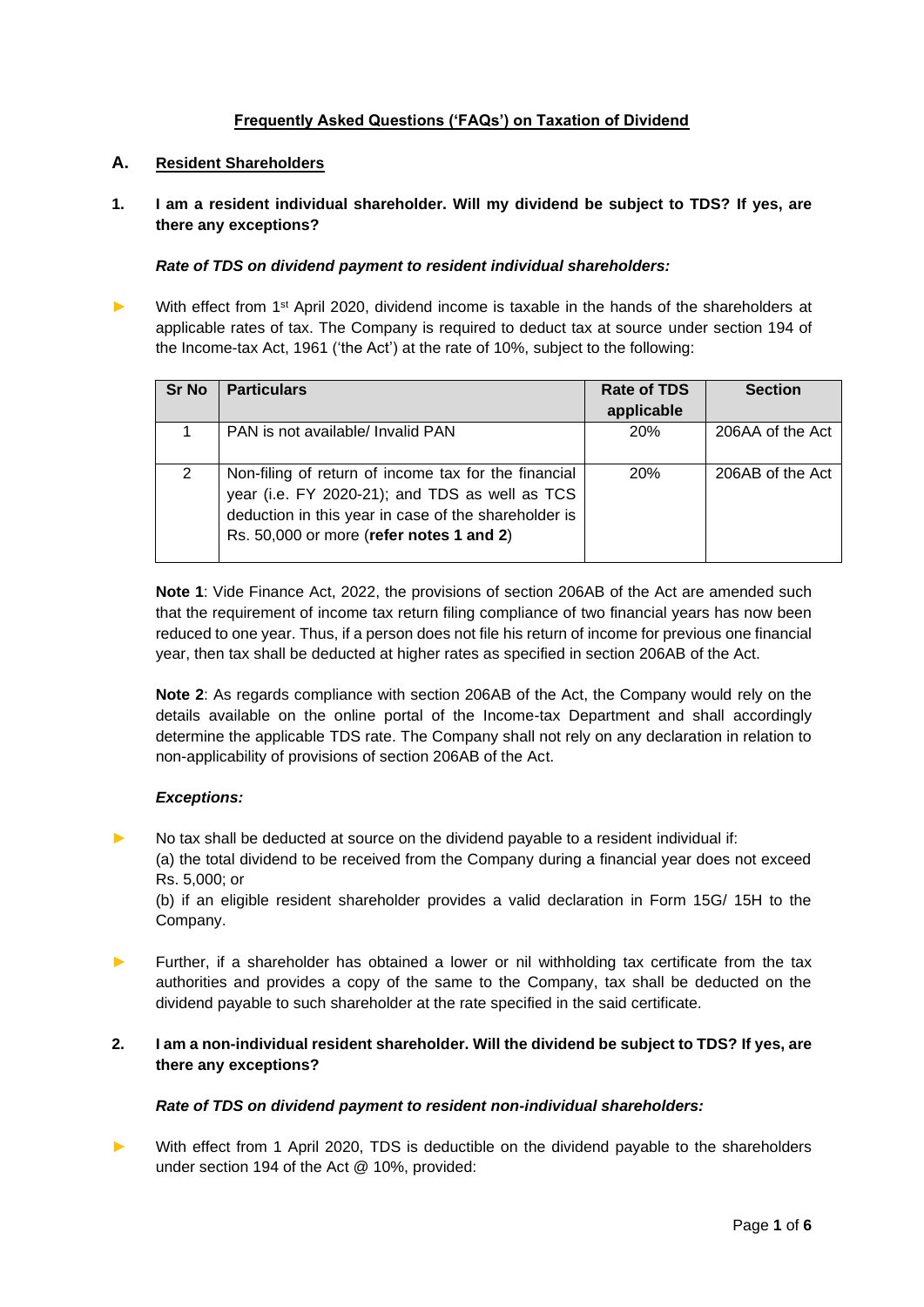- a) PAN is registered by the shareholder with the Depository (If the same is not registered, then tax would be deducted at source @ 20% as per section 206AA of the Act);
- b) The shareholder is not a specified person under section 206AB as per the functionality provided by the Income-tax Department. (If the return for the preceding year (2020-21) is not filed, then tax would be deducted at source @ 20% as per section 206AB of the Act unless the aggregate of tax deducted at source and tax collected at source is less than Rs. 50,000 in such previous year);
- c) As regards compliance with section 206AB of the Act as above, the Company would rely on the details available on the online portal of the Income-tax Department and shall accordingly determine the applicable TDS rate. The Company shall not rely on any declaration in relation to non-applicability of provisions of section 206AB of the Act.

### *Exceptions (subject to submission of documents):*

- No tax shall be deducted at source on the dividend payable to the following resident nonindividual shareholders on submission of certain documents as mentioned below:
	- a) **Insurance Companies (Public & Other Insurance Companies):** Self-attested copy of registration certificate issued by authorities and PAN card. Also, a declaration that you are an Insurance Company as defined under the second proviso to section 194 of the Act.
	- b) **Mutual Funds:** Declaration by Mutual Fund shareholder eligible for exemption u/s 10(23D) of the Act along with self-attested copy of registration documents issued by authorities and PAN card.
	- c) **Category I / Category II Alternative Investment Fund:** Self-attested certificate of registration/ declaration evidencing that you are a Category I/ Category II Alternative Investment Fund, as defined under Section 10(23FBA) and clause (a) of Explanation 1 to Section 115UB of the Act [covered by Notification No. 51/2015 dated June 25, 2015].
	- d) **National Pension Scheme Trust:** Self-attested registration certificate/ declaration that you qualify as NPS Trust for the purpose of section 197A(1E) of the Act, and that your income is eligible for exemption under section 10(44) of the Act.
	- e) **Entities unconditionally exempt under section 10:** Documentary evidence and selfdeclaration substantiating that you are an entity covered by Circular No. 18 of 2017 issued by the Central Board of Direct Tax and your income is unconditionally exempt under section 10 of the Act and you are not statutorily required to file your return of income.
	- f) **Government:** Documentary evidence and self-declaration that it is a Corporation set up under specific legislation whose income is exempt and can be considered as a 'Government' and qualifies for exemption under section 196 of the Act.
	- g) **Where lower/ nil withholding certificate is submitted:** If a shareholder has obtained a lower or Nil withholding tax certificate from the tax authorities and provides a copy of the same to the Company, tax shall be deducted on the dividend payable to such shareholder at the rate specified in the said certificate.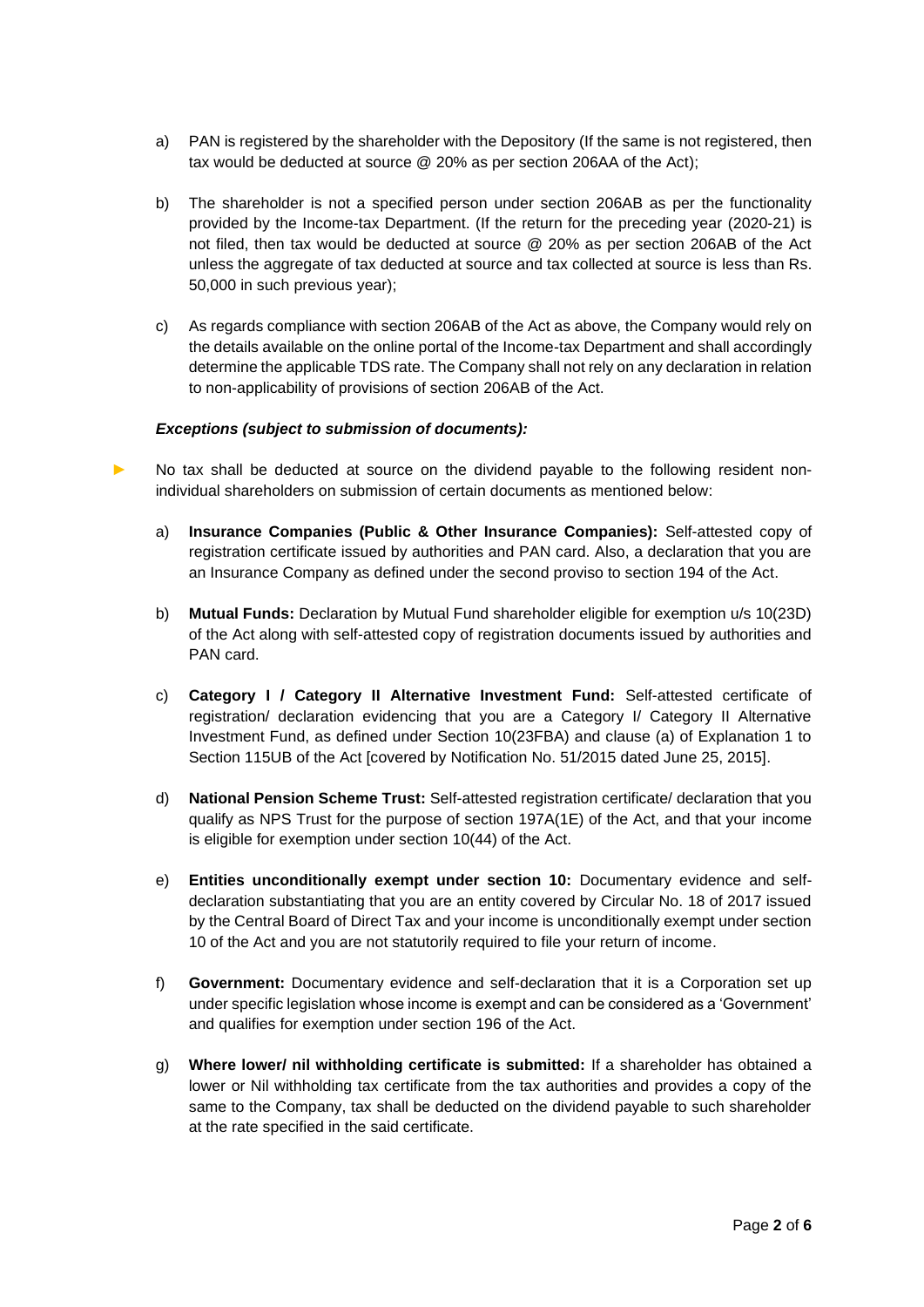### **3. Is there any limit on the amount of dividend upto which no tax will be withheld in respect of resident shareholders?**

- ► As stated above, no tax shall be deducted at source on the dividend payable to a **resident Individual** if the total dividend to be received from the Company during a financial year does not exceed Rs. 5,000.
- ► It may be noted that there is **no such limit provided under the Act for resident non-individual shareholders**, and hence the dividend shall be subject to TDS.
- **4. Is the above rate of 10% or 20% as the case may be, to be increased by surcharge and cess?**
- ► In case of resident shareholders (both individual and non-individual), the rate of TDS would not be increased by surcharge and cess.
- **5. I am a resident individual, and my dividend receipt is subject to TDS but tax on my estimated total income of the year after including this dividend income will be Nil. Can I request the company not to deduct tax at source and to pay the entire dividend amount without deduction of tax at source?**
- ► Yes, in such a case you can approach the company for non-deduction of tax at source. You will have to furnish a declaration in Form 15G (applicable to any person other than a company or a firm) / Form 15H (applicable to an individual above the age of 60 years), as the case may be, to the effect that the tax on his estimated total income of the year after including the dividend income on which tax is to be deducted will be nil.
- ► In his regard, it may be noted that all fields mentioned in the said Forms are mandatory and the Company reserves the right to reject the forms submitted, if they do not fulfil the requirement of the law.

### **6. If Form 15G/ Form 15H are submitted online, then whether submitting a physical copy is compulsory?**

► No. If Form 15G/ 15H are duly executed and submitted online, then submission of physical copy is not required. Please ensure that the online submission is clear and legible.

### **7. What if do not submit Form 15G/ Form 15H?**

► In case you do not submit Form 15G or Form 15H, the Company would deduct tax at applicable rates in case your total dividend income from the Company exceeds Rs. 5,000 in a financial year. However, you may file your return of income and claim appropriate refund, if eligible.

# **8. What is the due date to submit the documents/ declarations mentioned above?**

► The documents/ valid declarations mentioned above are required to be submitted to the Registrar and Transfer Agent ('RTA') by uploading the same on the weblink <https://ris.kfintech.com/form15/> or <https://ris.kfintech.com/clientservices/isc/> by 11<sup>th</sup> July 2022.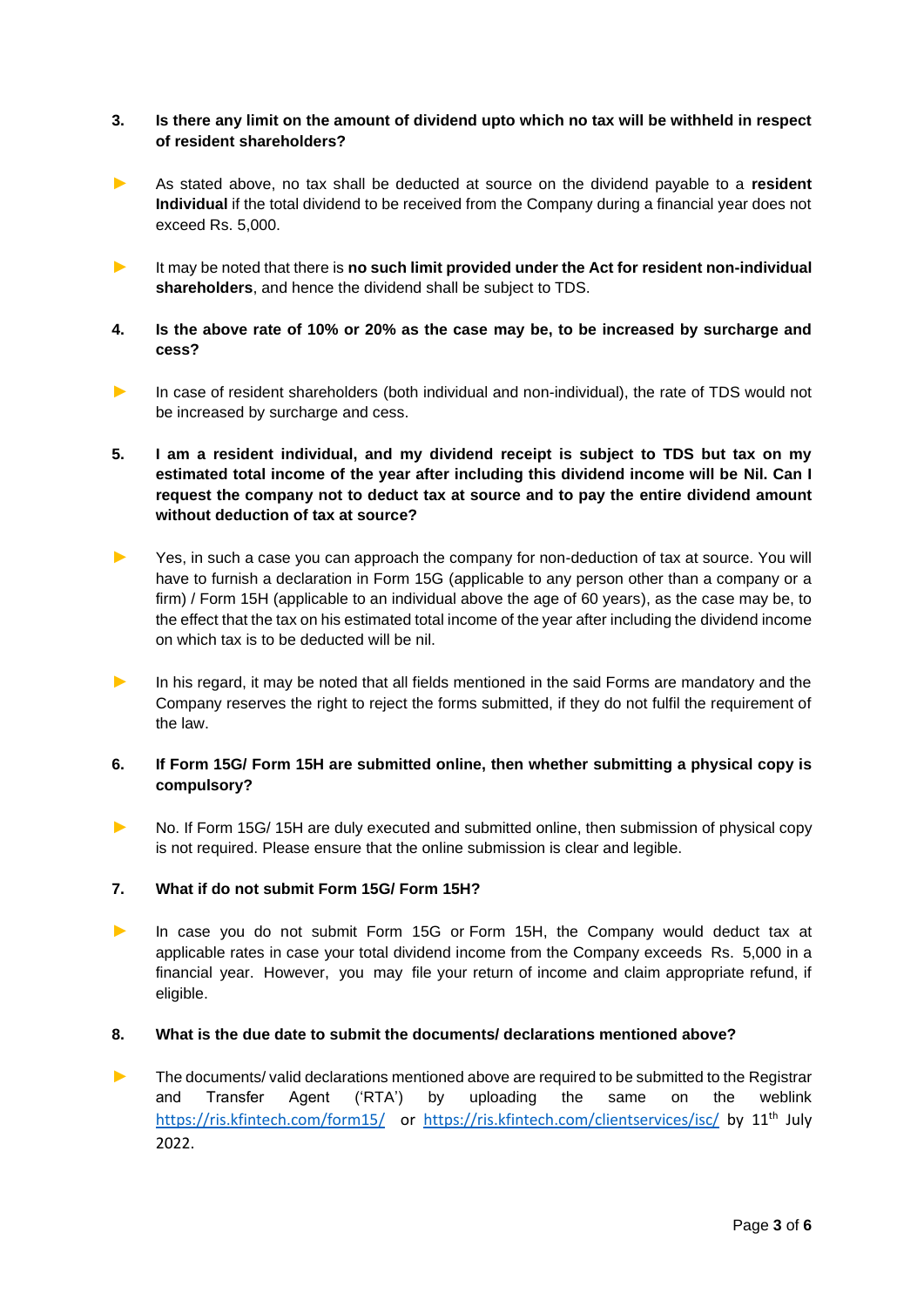# **B. Non-resident Shareholders**

## **9. What is the rate of TDS on the dividend declared and paid to non-resident shareholders?**

► For non-resident shareholders, the rate of TDS is 20% (plus applicable surcharge and cess) as per section 195 of the Act. However, where a non-resident shareholder is eligible to claim benefit under the Double Taxation Avoidance Agreement (DTAA) read with applicable Multilateral Instrument (MLI), and the tax rate provided in the respective DTAA is more beneficial than the rate provided in the Act, then the rate as per the DTAA would be applied. In order to avail the DTAA benefit, non-resident shareholders would be required to submit certain documents as mentioned in **Annexure A below**. Kindly note that extending the benefit of DTAA would depend on the completeness of documents submitted and is at the discretion of the Company.

## **10. Is the above rate of 20% (as per the Act) to be increased by surcharge and cess?**

► Yes. In case of non-resident shareholders, the TDS rate of 20% would be increased by applicable surcharge and health & education cess based on the status of the non-resident. However, in case TDS is deducted as per the beneficial rate provided in the DTAA (subject to submission of documents/ declaration), then the rate as prescribed in the DTAA would not be further increased by surcharge and cess.

## **11. What is the applicable rate of surcharge and cess for non-resident shareholders [including Foreign Institutional Investors (FIIs)/ Foreign Portfolio Investors (FPIs)]?**

| The rate of surcharge depends upon the status of the non-resident and its income. |
|-----------------------------------------------------------------------------------|
|                                                                                   |

For non-resident shareholders being foreign companies (including FIIs/ FPIs being companies):

| Dividend income during the       | <b>Surcharge Rate</b> | <b>Effective TDS rate</b>                    |  |
|----------------------------------|-----------------------|----------------------------------------------|--|
| financial year                   |                       | (including applicable<br>surcharge and cess) |  |
| Not exceeding Rs.1,00,00,000     | Nil                   | 20.80%                                       |  |
| Exceeding Rs.1,00,00,000 but not | 2%                    | 21.216%                                      |  |
| exceeding Rs.10,00,00,000        |                       |                                              |  |
| Exceeding Rs. 10,00,00,000       | 5%                    | 21.84%                                       |  |

For non-resident shareholders being firms (including FIIs/ FPIs being firms):

| Dividend income during the<br>financial year | <b>Surcharge Rate</b> | <b>Effective TDS rate</b><br>(including applicable<br>surcharge and cess) |
|----------------------------------------------|-----------------------|---------------------------------------------------------------------------|
| Not exceeding Rs.1,00,00,000                 | Nil                   | 20.80%                                                                    |
| Exceeding Rs. 1,00,00,000                    | 12%                   | 23.296%                                                                   |

For other categories of non-resident shareholders, including FIIs/ FPIs:

| Dividend income during the<br>financial year               | <b>Surcharge Rate</b> | <b>Effective TDS rate</b><br>(including applicable<br>surcharge and cess) |
|------------------------------------------------------------|-----------------------|---------------------------------------------------------------------------|
| Not exceeding Rs.50,00,000                                 | Nil                   | 20.80%                                                                    |
| Exceeding Rs.50,00,000 but not<br>exceeding Rs.1,00,00,000 | 10%                   | 22.88%                                                                    |
| Exceeding Rs.1,00,00,000                                   | 15%                   | 23.92%                                                                    |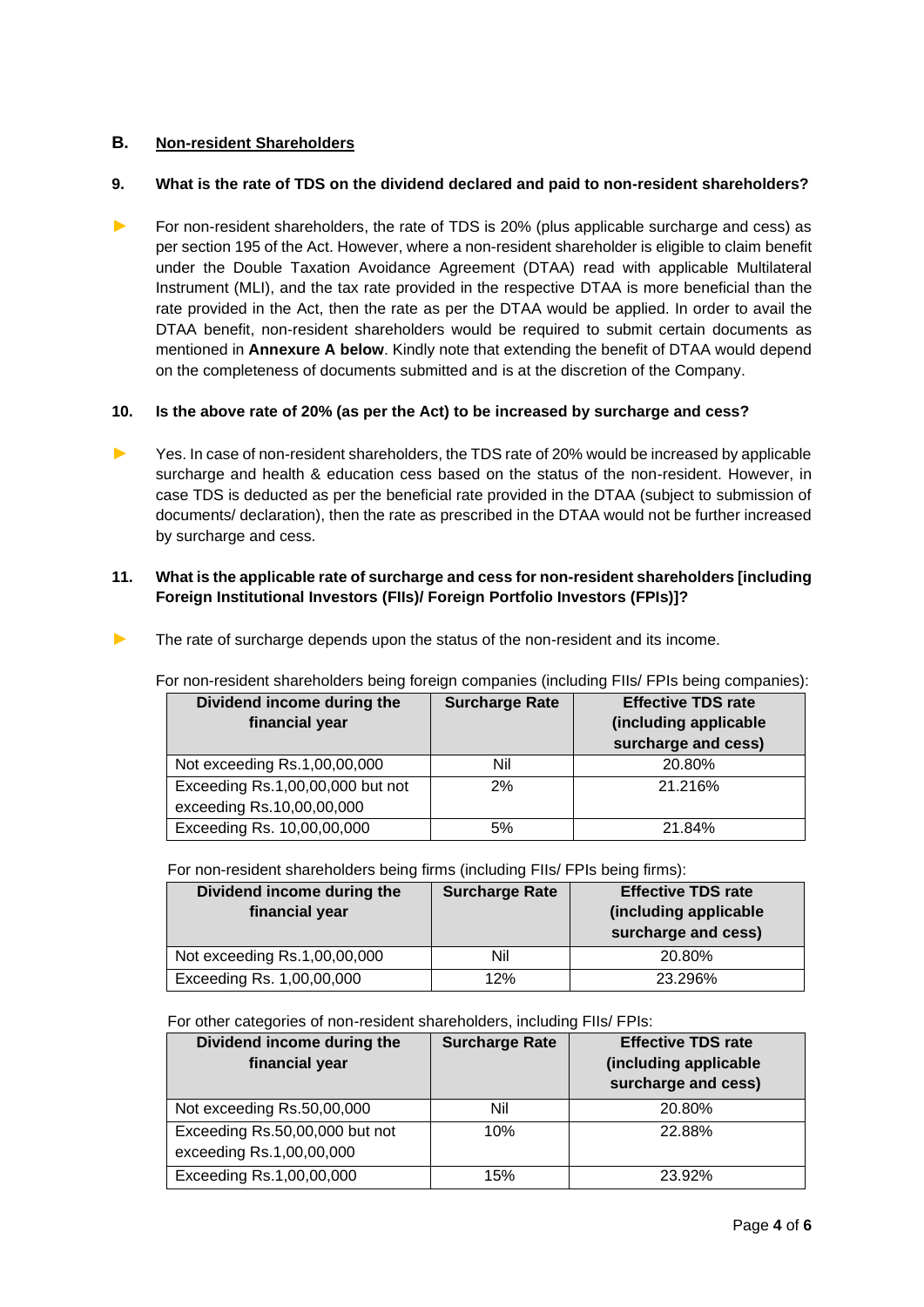► The rate of health & education cess shall be 4% on the amount of tax liability and applicable surcharge.

## **12. Is there any limit on the amount of dividend upto which no tax will be withheld in respect of non-resident shareholders?**

There is no such limit provided under the Act for non-resident shareholders, and hence the entire dividend is subject to TDS.

### **13. When are the documents for claiming concessional rate benefit under the DTAA required to be submitted?**

► A non-resident wanting to claim benefit of concessional tax rate under the DTAA should submit the necessary valid documents to the RTA by uploading the same on the weblink <https://ris.kfintech.com/form15/> or <https://ris.kfintech.com/clientservices/isc/> by 11<sup>th</sup> July 2022.

### **C. Common FAQs – for resident as well as non-resident shareholders:**

#### **14. Am I required to update the PAN? If yes, where should it be updated?**

- ► Yes, shareholders are required to update their PAN. In case the shares are held in demat form, then the PAN needs to be updated with your Depository Participant; and in case shares are held in physical form, then the PAN needs to be updated with RTA.
- ▶ In addition to the above, all shareholders are requested to ensure that the below details are submitted and/or updated, as applicable, in their respective demat account(s) maintained with the Depository participant(s); or in case of shares held in physical form, with the Company / RTA for the purpose of complying with the applicable TDS provisions:
	- a) Valid Permanent Account Number (PAN);
	- b) Residential status as per the Act, i.e. Resident or Non-Resident for FY 2022-23 (i.e. for the period from 1<sup>st</sup> April 2022 to 31<sup>st</sup> March 2023);
	- c) Category of the Shareholder, viz. Mutual Fund, Insurance Company, Alternate Investment Fund (AIF) – Category I, II and III, Government (Central/ State Government), Foreign Portfolio Investor (FPI)/ Foreign Institutional Investor (FII), Foreign Company, Individual, Hindu Undivided Family (HUF), Firm, Limited Liability Partnership (LLP), Association of Persons (AOP), Body of Individuals (BOI) or Artificial Juridical Person, Trust, Domestic Company, etc.;
	- d) Email Address;
	- e) Mobile Number;
	- f) Bank account details; and
	- g) Address with PIN Code (including country)

Kindly note that for the purpose of deduction of tax at source, the Company would be relying on the data shared by RTA. In case the above details are not updated by the record date, then the Company will rely on the details as on the record date, as received from RTA.

### **15. How can a shareholder know the quantum of tax deducted from his dividend income by the company?**